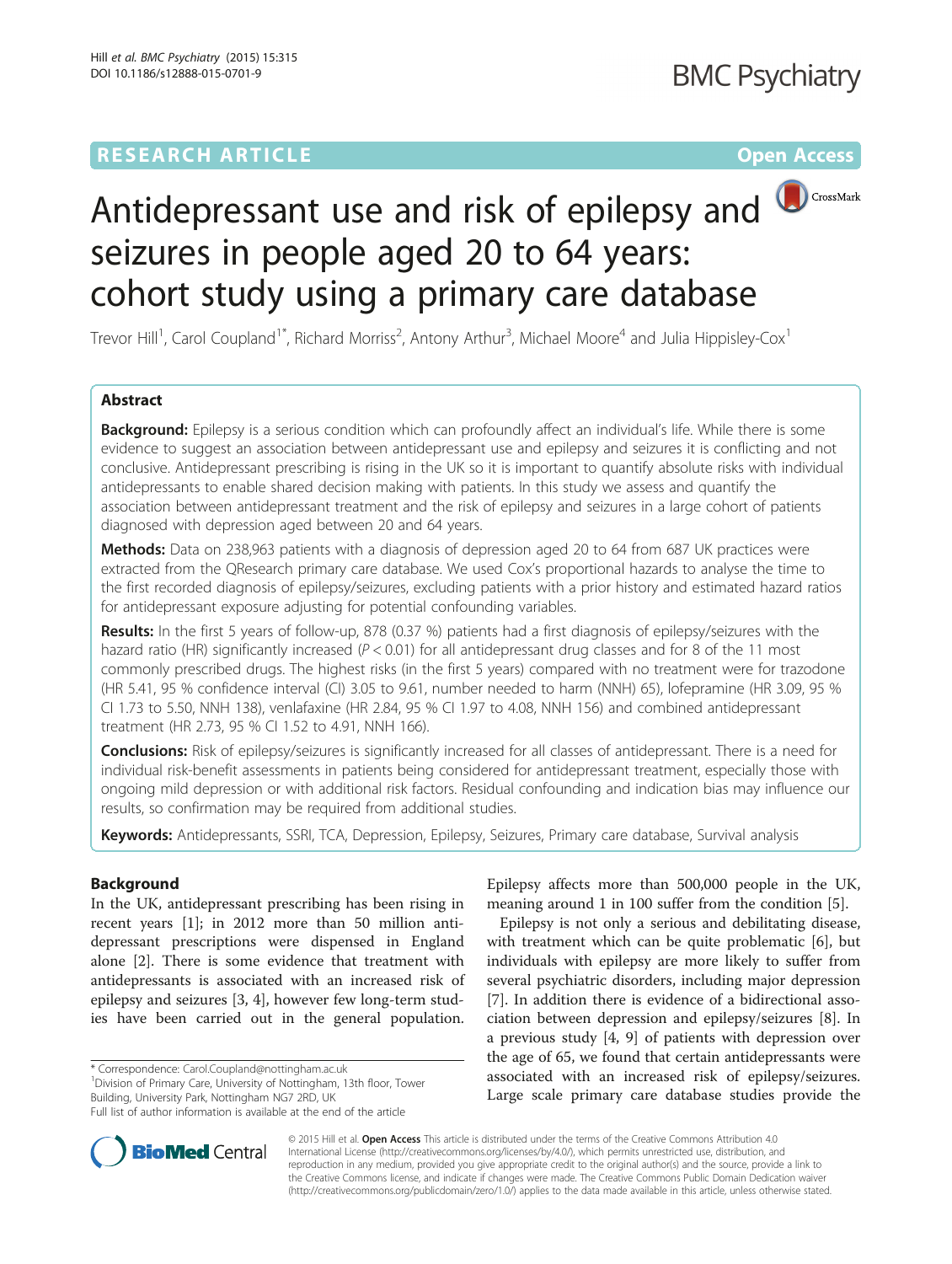opportunity to test whether there are clinically important differences between individual antidepressants and the risk of epilepsy/seizures. Furthermore they provide an opportunity to calculate absolute risk that can be considered alongside other benefits and risks of prescribing antidepressants. We therefore carried out a study to look at the risk of epilepsy/seizures in adults aged 20 to 64 years taking antidepressants. We aimed to assess and quantify the change in absolute risk of epilepsy/seizures associated with antidepressant use, in a population with no known predisposition to epilepsy or seizures.

#### **Methods**

The cohort study was designed to assess and quantify associations with antidepressant treatment for a number of different safety outcomes including epilepsy/seizures. Full details of the study design and methods can be found in the published study protocol [[10\]](#page-12-0).

#### Study cohort

Patient data from 687 general practices across the UK was extracted from the QResearch primary care database (version 34), a large repository of anonymised health records for more than twelve million patients registered with general practices using the Egton Medical Information System (EMIS).

Patients were selected for the cohort if they had a first recorded diagnosis of depression between the ages of 20 to 64, and within the study period (1/1/2000 to 31/7/ 2011). To allow for at least 12 months of follow-up the study end date was set to 1/8/2012. Identification of patients with a diagnosis of depression was achieved using clinical Read codes that have been used in previous studies [\[4](#page-12-0), [11](#page-12-0)]. Depression in the UK is largely diagnosed and treated in primary care without the input of specialist assessment and there is no widespread formal screening for depression using validated tools.

The study entry date for each patient was defined as either: the date of their first recorded diagnosis of depression, or the date of their first antidepressant prescription if that occurred before the diagnosis date and within 36 months of diagnosis. To ensure only patients with a first diagnosis of depression were included in the cohort, eligible patients had to be diagnosed with depression at least 12 months after registering with the practice and after the date the EMIS system was installed.

Patients with a recorded diagnosis of depression before the study entry date and those prescribed antidepressants before this date, before their date of registration with the practice, before the age of 20 or more than 36 months before their first recorded diagnosis of depression were excluded. Temporary residents, patients

with diagnoses of schizophrenia, bipolar disorder or other types of psychosis, or those prescribed lithium or anti-manic drugs at the study entry date were also excluded. In addition, although we have included the number of patients receiving MAOI prescriptions, and the number with a previous history of epilepsy/seizures in descriptive results, before proceeding with the main analyses, patients satisfying either of these criteria were dropped from the cohort.

Follow-up continued until the earliest date of: the patient's first recorded diagnosis of epilepsy/seizures, the patient left the practice, death, or the end of the followup period (1/8/2012). This became the patient's study exit date.

#### **Outcomes**

The outcome was the first recorded diagnosis of epilepsy or a seizure in the patients' primary care medical record. This outcome was identified using 88 separate Read codes for epilepsy/seizures (see Additional file [1](#page-11-0): Table S1).

#### Exposure data

Data on antidepressant prescriptions during follow-up were extracted, including the date of each prescription, the antidepressant drug name, the dose of each tablet in milligrams, dosage instructions, plus the number of tablets or capsules prescribed. The duration in days for each prescription was calculated by dividing the number of tablets prescribed by the number to be taken per day indicated by the dosage instructions. Where dosage directions were missing or unclear (just under 5 % of prescriptions) we used the median duration from prescriptions for the same drug where dosage was recorded, accounting for the number of tablets prescribed, as in our previous study [\[4](#page-12-0), [9](#page-12-0)]. The total daily dose was generated by multiplying the dose per tablet by the number of tablets to be taken each day. In order to make direct comparisons between different antidepressant classes we converted the total daily dose to a defined daily dose (DDD) using the assumed average daily maintenance dose as given for each antidepressant on the WHO website [\(www.whocc.no/atc\\_ddd\\_index/](http://www.whocc.no/atc_ddd_index/)). Where prescriptions for the same drug were issued on the same day we counted them as a single prescription and summed the doses.

We classified antidepressant drugs according to the classes in the British National Formulary (BNF) which gives four main categories: tricyclic and related antidepressants (TCAs - section 4.3.1), selective serotonin reuptake inhibitors (SSRIs - section 4.3.3), monoamine oxidase inhibitors (MAOIs - section 4.3.2), and other antidepressants (section 4.3.4). We defined an additional fifth category as combined prescriptions, comprising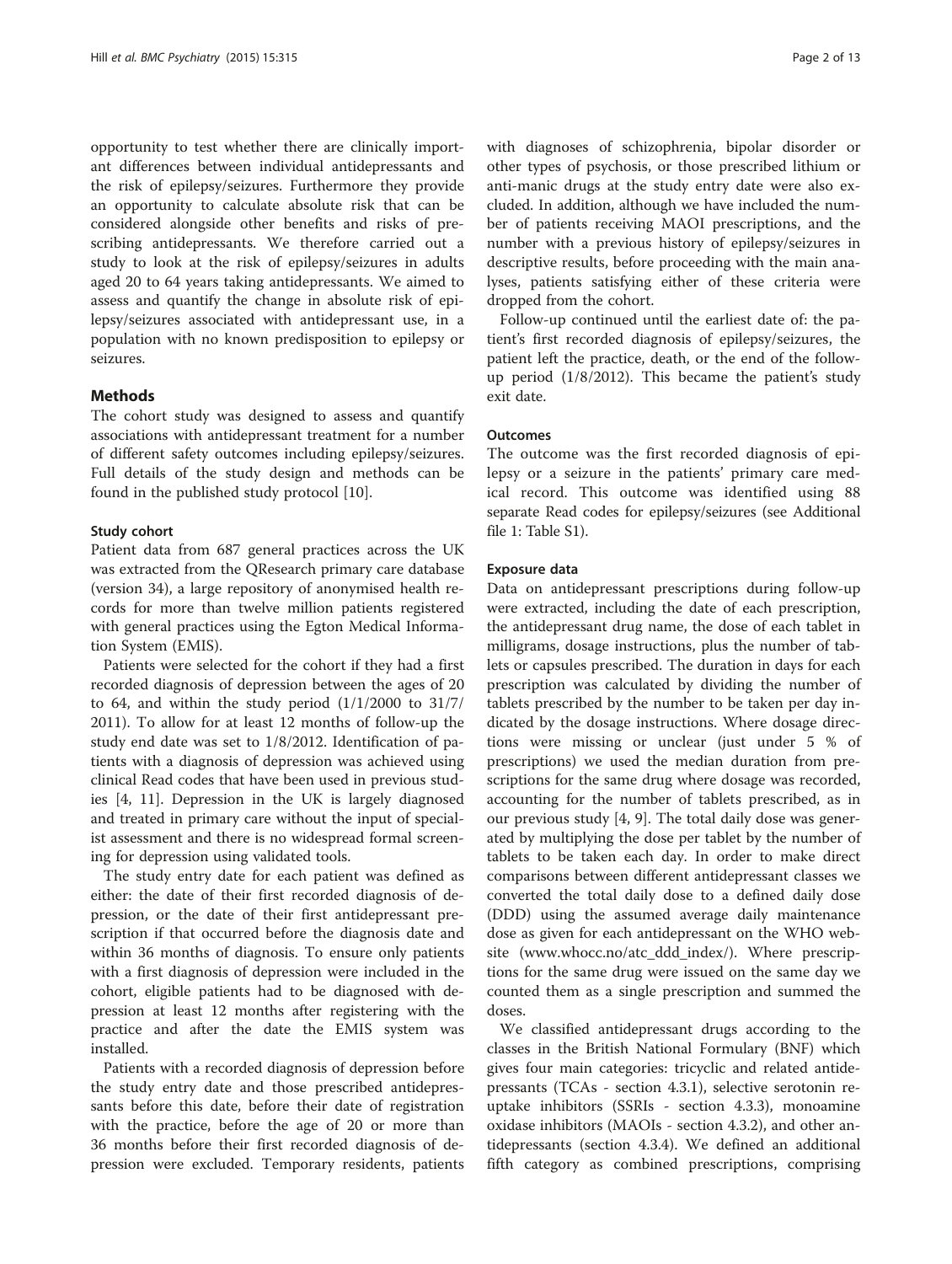<span id="page-2-0"></span>prescriptions for different drugs, either within a class or from different classes, given on the same date; these prescriptions were not included in analyses of dose.

In a similar way to the previous study [[4, 9](#page-12-0)] the 11 most frequently prescribed individual antidepressants were identified.

#### Confounding variables

Both demographic and baseline characteristics and comorbidities were included as confounding factors in the adjusted analyses. These were a general pool of confounders considered likely to be associated with either the selection of an antidepressant or the risk of the outcome as in the previous study [\[9](#page-12-0)].

The demographic features were: age at study entry, gender, year of index diagnosis of depression, severity of index diagnosis of depression (categorised as mild, moderate or severe, using the Read code classification published by Martinez and colleagues [[11](#page-12-0)] and some additional classification by a member of the study team (RM) of further Read codes for depression, present in our data but not included in the Martinez study, see Additional file [1](#page-11-0): Table S2), Townsend deprivation score (in fifths) [[12\]](#page-12-0), smoking status (non-smoker, ex-smoker, current smoker coded as light (1–9 cigarettes/day), moderate (10–19 cigarettes/day) or heavy  $(\geq 20 \text{ eigen}$ day)), alcohol intake (none, trivial (less than 1 unit per day), light (1 to 2 units per day), medium (3 to 6 units per day), heavy (7 to 9 units per day) and very heavy (more than 9 units per day)), and ethnicity categorised as either white/not recorded or non-white (comprising Indian, Pakistani, Bangladeshi, other Asian, black African, black Caribbean, Chinese and other/mixed groups).

We also adjusted for 13 baseline comorbidities and for usage of 11 drugs at baseline, including anticonvulsants. A full list of these can be found in Table 1.

#### Statistical analysis

We used Cox's proportional hazards models to analyse the time to the first recorded diagnosis of epilepsy/seizures and to assess any differences in risk associated with the antidepressant prescribed. These analyses used robust standard errors to account for clustering of patients within general practices. Patients with a previous history of epilepsy/seizures were dropped from the cohort before proceeding with these analyses. Our analysis treated antidepressant use as a time-varying exposure which partitioned follow-up time for each patient into treatment periods by antidepressant class and also any periods of non-treatment between prescriptions. We regarded a patient as not exposed to treatment during periods where there was a gap of 90 days or more between the end of one prescription and the start of the next. We based our main results on the first 5 years of

|  |  | . ugu - |  |
|--|--|---------|--|
|  |  |         |  |
|  |  |         |  |
|  |  |         |  |

|          | <b>Table 1</b> Characteristics of the study cohort ( $N = 238,963$ ) at |  |  |  |
|----------|-------------------------------------------------------------------------|--|--|--|
| baseline |                                                                         |  |  |  |

| Characteristic                        | n             | %     |
|---------------------------------------|---------------|-------|
| Gender                                |               |       |
| Male                                  | 92,935        | 38.89 |
| Female                                | 146,028       | 61.11 |
| Age (years)                           |               |       |
| $20 - 29$                             | 51,212        | 21.43 |
| 30-39                                 | 77,141        | 32.28 |
| 40-49                                 | 59,260        | 24.80 |
| 50-59                                 | 39,573        | 16.56 |
| 60-64                                 | 11,777        | 4.93  |
| Mean age (SD)                         |               |       |
| Overall                               | 39.54 (11.14) |       |
| Male                                  | 40.98 (11.13) |       |
| Female                                | 38.61 (11.04) |       |
| Ethnicity                             |               |       |
| White/not recorded                    | 227,451       | 95.18 |
| Indian                                | 1922          | 0.80  |
| Pakistani                             | 1714          | 0.72  |
| Bangladeshi                           | 1000          | 0.42  |
| Other Asian                           | 991           | 0.41  |
| Caribbean                             | 1520          | 0.64  |
| <b>Black African</b>                  | 1386          | 0.58  |
| Chinese                               | 307           | 0.13  |
| Other/mixed                           | 2672          | 1.12  |
| Depression severity (index diagnosis) |               |       |
| Mild                                  | 171,208       | 71.65 |
| Moderate                              | 59,140        | 24.75 |
| Severe                                | 8615          | 3.61  |
| Perinatal depression <sup>a</sup>     | 18,259        | 12.50 |
| Smokingb                              |               |       |
| Recorded                              | 233,290       | 97.63 |
| Non smoker                            | 110,849       | 47.52 |
| Ex smoker                             | 35,132        | 15.06 |
| Current smoker                        | 87,309        | 37.43 |
| Light smoker (1-9 per day)            | 24,104        | 10.33 |
| Moderate smoker (10-19 per day)       | 40,546        | 17.38 |
| Heavy smoker (≥20 per day)            | 22,659        | 9.71  |
| Alcohol consumption <sup>b</sup>      |               |       |
| Recorded                              | 203,189       | 85.03 |
| Non drinker                           | 55,253        | 27.19 |
| Trivial (less than 1 unit per day)    | 77,579        | 38.18 |
| Light (1-2 units per day)             | 51,310        | 25.25 |
| Moderate (3 to 6 units per day)       | 14,482        | 7.13  |
| Heavy (7 to 9 units per day)          | 2174          | 1.07  |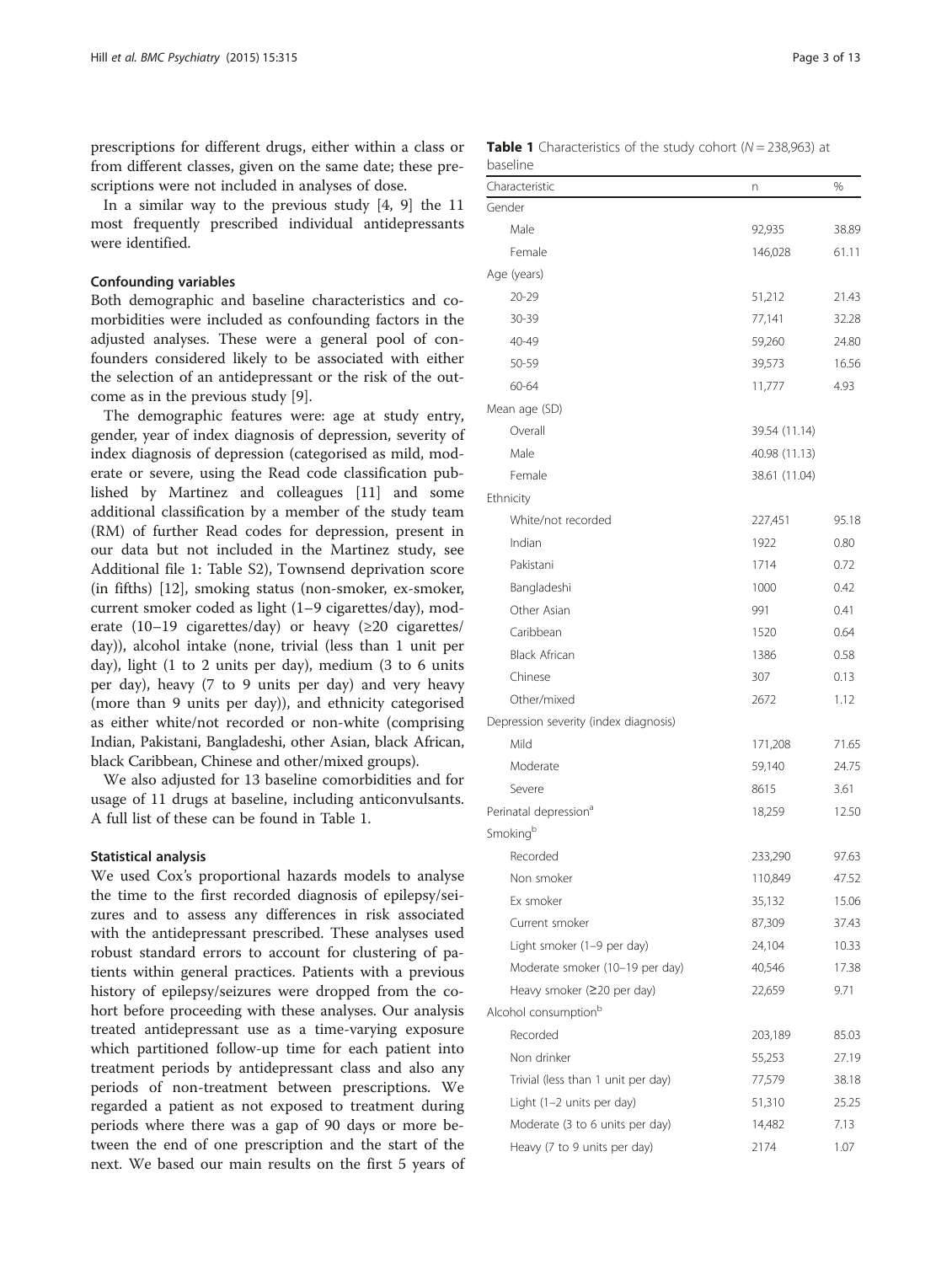| Very heavy (over 9 units per day)          | 2391    | 1.18  |
|--------------------------------------------|---------|-------|
| Townsend deprivation quintile <sup>b</sup> |         |       |
| Recorded                                   | 230,762 | 96.57 |
| 1 (Least deprived)                         | 45,021  | 19.51 |
| $\overline{2}$                             | 46,207  | 20.02 |
| 3                                          | 48,293  | 20.93 |
| $\overline{4}$                             | 47,063  | 20.39 |
| 5 (Most deprived)                          | 44,178  | 19.14 |
| Comorbidities                              |         |       |
| CHD                                        | 4109    | 1.72  |
| <b>Diabetes</b>                            | 7371    | 3.08  |
| Hypertension                               | 17,217  | 7.20  |
| Stroke/TIA                                 | 1741    | 0.73  |
| Cancer                                     | 3810    | 1.59  |
| Epilepsy/seizures                          | 3325    | 1.39  |
| Hypothyroidism                             | 5267    | 2.20  |
| Obsessive-compulsive disorder              | 494     | 0.21  |
| Rheumatoid arthritis                       | 1301    | 0.54  |
| Osteoarthritis                             | 7228    | 3.02  |
| Osteoporosis                               | 867     | 0.36  |
| Liver disease                              | 698     | 0.29  |
| Renal disease                              | 549     | 0.23  |
| Asthma/chronic obstructive airways disease | 31,816  | 13.31 |
| Medications at baseline                    |         |       |
| Anticonvulsants                            | 2672    | 1.12  |
| Antihypertensives                          | 25,344  | 10.61 |
| Anti-psychotics                            | 836     | 0.36  |
| Aspirin                                    | 7159    | 3.00  |
| Anticoagulants                             | 1073    | 0.45  |
| Bisphosphonates                            | 854     | 0.36  |
| Hypnotics/anxiolytics                      | 11,354  | 4.75  |
| <b>NSAIDs</b>                              | 12,725  | 5.33  |
| <b>Statins</b>                             | 10,823  | 4.53  |
| Oral contraceptives <sup>a</sup>           | 27,396  | 18.76 |
| $HRT^a$                                    | 7207    | 4.94  |

**Table 1** Characteristics of the study cohort ( $N = 238,963$ ) at baseline (Continued)

<sup>a</sup> Given percentage is for female patients only

b Percentages are out of the number recorded

follow-up after study entry, and also conducted analyses for the first year of follow-up and for the whole of follow-up time. We calculated unadjusted and adjusted hazard ratios with 95 % confidence intervals, adjusting for the confounding variables listed above.

The analysis of antidepressant treatment was conducted in five main ways: by drug class (with no current treatment as the reference group), drug class (with SSRIs as the reference group), dosage, the 11 most common antidepressants, and by time since starting and stopping antidepressant treatment. Table [3](#page-6-0) shows the categories used. For the dosage analysis we did not calculate DDDs for combined prescriptions, so only used one category for them. For the time since starting and stopping analysis, periods of non-treatment from 183 days after stopping treatment were coded as no use of antidepressants.

We tested for interactions between antidepressant drug class and age, sex and ethnicity.

We determined statistical significance using a twotailed  $P$  value of <0.01, and used Wald's significance tests to assess differences between drug classes. We used log-log plots and tests of the proportional hazards assumption via Schoenfeld residuals, to check the validity of our models.

Numbers needed to harm (NNH) and absolute risks were calculated over 1 and 5 years based on the method described for numbers needed to treat (NNT) by Altman et al. [[13, 14\]](#page-12-0) using adjusted hazard ratios. The NNH for a particular drug gives the number of patients that would need to be treated with that drug, over a certain period of time, for there to be one extra case of epilepsy/seizures more than that occurring in the untreated, comparison group. The quantity is generated by first calculating the absolute risk increase by subtracting the event rate in the treated group from that in the untreated control group (at a specific time), and then taking the reciprocal of that number. The NNH assumes a causal relationship between each drug and the risk of epilepsy/seizures.

All analyses were conducted with Stata/MP v12.1.

#### Sensitivity analyses

We performed two sensitivity analyses. In the first we repeated the main analyses, but excluded patients who received no antidepressant treatment during follow-up. The reason for this analysis was to examine whether any differences between the untreated and treated patients that we were not able to account for in the analysis, such as a preference for psychotherapy rather than drug treatment, could introduce a form of selection bias into our results.

In the second we repeated the analyses excluding patients on anticonvulsants at baseline, in case these had a previous history of epilepsy that was unrecorded and could bias the results, although anticonvulsant use is not necessarily an indication of epilepsy or seizures as these drugs are sometimes used in the treatment of other conditions such as neuropathic pain [\[15\]](#page-12-0).

#### Approvals

The project has been independently peer reviewed and accepted by the QResearch Scientific board and has been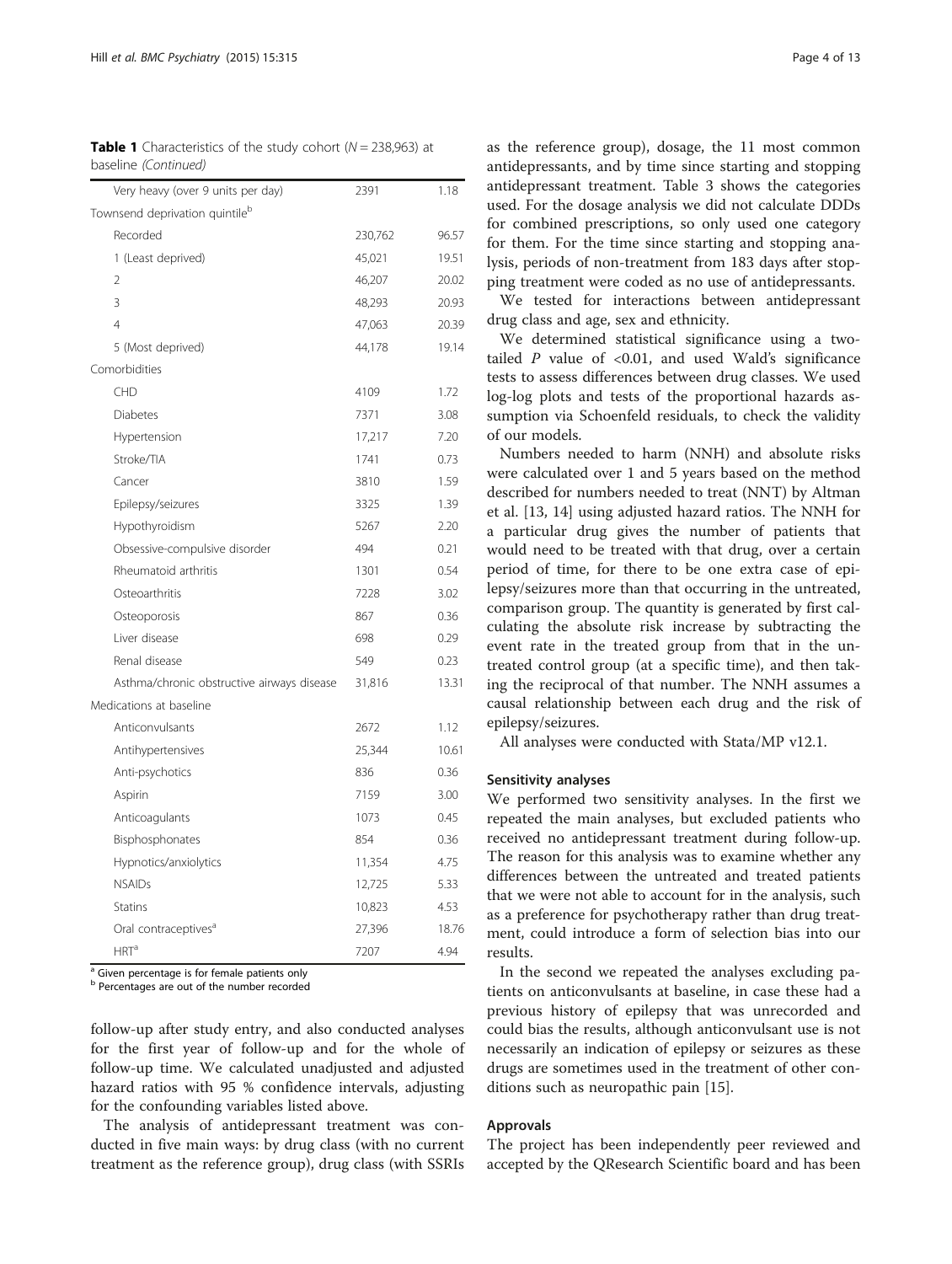approved in accordance with the agreed procedure with the Trent Research Ethics Committee (reference No MREC/03/4/021).

#### Results

Our initial cohort consisted of 327,235 patients aged 20 to 64 years with a first diagnosis of depression recorded between 1st January 2000 and 31st July 2011, and excluded temporary residents and those with a previously recorded diagnosis of depression. We excluded a further 88,272 (27.0 %) patients. Of these, 7152 (2.2 %) patients were excluded who had a diagnosis of schizophrenia, bipolar disorder or another psychosis. Also 83,824 (25.6 %) patients were excluded who either were prescribed antidepressant medication more than 36 months before the recorded date of depression diagnosis, before their study entry date, or before the age of 20. These criteria were not mutually exclusive and there was some overlap between them. The number of patients in the study cohort became 238,963 (73 % of the initial sample).

#### Demographic characteristics of the cohort

Table [1](#page-2-0) shows the baseline characteristics of the cohort. There were 146,028 (61.1 %) females and 92,935 (38.9 %) males. The mean age was 39.5 years (SD = 11.1).

The most common comorbidity at baseline was asthma and/or chronic obstructive airways disease (31,816 patients, 13.3 %), followed by hypertension (17,217 patients, 7.2 %). The most common medication at baseline was antihypertensives (25,344 patients, 10.6 %). There were 2672 (1.1 %) patients on anticonvulsants at baseline.

#### Antidepressant treatment during follow-up

A total of 209,476 (87.6 %) patients received antidepressant treatment during follow-up, with 3,337,336 antidepressant prescriptions issued during the whole of follow-up. This mainly comprised SSRI prescriptions (2,379,668, 71.3 %), with 533,798 (16.0 %) prescriptions for TCAs, 422,079 (12.7 %) for other types of antidepressant and only  $1791$  (<0.1 %) prescriptions for MAOIs. The median duration of treatment during follow-up was 221 days (interquartile range 79 to 590 days), with 5.5 % of patients having a total duration of treatment of 5 or more years. Within the whole study period there were over 1.3 million person-years of follow-up.

There were 168,457 prescriptions for two or more different antidepressants issued on the same date. After counting these as single combined prescriptions the total number of prescriptions became 3,252,633. Table 2 gives information on the most frequently prescribed individual antidepressants. The most frequently prescribed

Table 2 Number of prescriptions, DDD and doses prescribed for the 11 most commonly prescribed antidepressant drugs

|                                                | $n^a$     |          |            | Dose prescribed (mg/day) <sup>c</sup> |        |            |      |       |
|------------------------------------------------|-----------|----------|------------|---------------------------------------|--------|------------|------|-------|
| Antidepressant drug                            |           | $% ^{b}$ | <b>DDD</b> | Mode                                  | Median | <b>IQR</b> | Min  | Max   |
| Tricyclic and related antidepressants (TCA)    |           |          |            |                                       |        |            |      |       |
| Amitriptyline hydrochloride                    | 236,416   | 7.27     | 75         | 25                                    | 25     | 15 to 50   | 2.0  | 350.0 |
| Dosulepin hydrochloride                        | 125,302   | 3.85     | 150        | 75                                    | 75     | 50 to 150  | 12.5 | 325.0 |
| Lofepramine                                    | 47,414    | 1.46     | 105        | 140                                   | 140    | 140 to 210 | 35.0 | 350.0 |
| Trazodone hydrochloride                        | 30,912    | 0.95     | 300        | 150                                   | 125    | 75 to 150  | 20.0 | 750.0 |
| Selective serotonin reuptake inhibitors (SSRI) |           |          |            |                                       |        |            |      |       |
| Citalopram hydrobromide                        | 1,023,255 | 31.46    | 20         | 20                                    | 20     | 20 to 20   | 2.5  | 120.0 |
| Escitalopram                                   | 139,190   | 4.28     | 10         | 10                                    | 10     | 10 to 20   | 2.5  | 80.0  |
| Fluoxetine hydrochloride                       | 778,285   | 23.93    | 20         | 20                                    | 20     | 20 to 20   | 4.0  | 120.0 |
| Paroxetine hydrochloride                       | 159,389   | 4.90     | 20         | 20                                    | 20     | 20 to 30   | 4.0  | 100.0 |
| Sertraline hydrochloride                       | 213,749   | 6.57     | 50         | 50                                    | 50     | 50 to 100  | 12.5 | 400.0 |
| Other antidepressants                          |           |          |            |                                       |        |            |      |       |
| Mirtazapine                                    | 142,400   | 4.38     | 30         | 30                                    | 30     | 15 to 45   | 3.8  | 112.5 |
| Venlafaxine hydrochloride                      | 205,984   | 6.33     | 100        | 75                                    | 112.5  | 75 to 150  | 9.4  | 600.0 |
| All other antidepressants                      | 66,553    | 2.05     |            |                                       |        |            |      |       |
| Combined antidepressants                       | 83,784    | 2.58     |            |                                       |        |            |      |       |

DDD defined daily dose

<sup>a</sup>Numbers of prescriptions where prescriptions for the same drug issued on the same day count as a single prescription and the doses have been summed <sup>b</sup>Percentage out of total number of prescriptions = 3,252,633

<sup>c</sup>4.98 % of prescriptions had missing information on dosage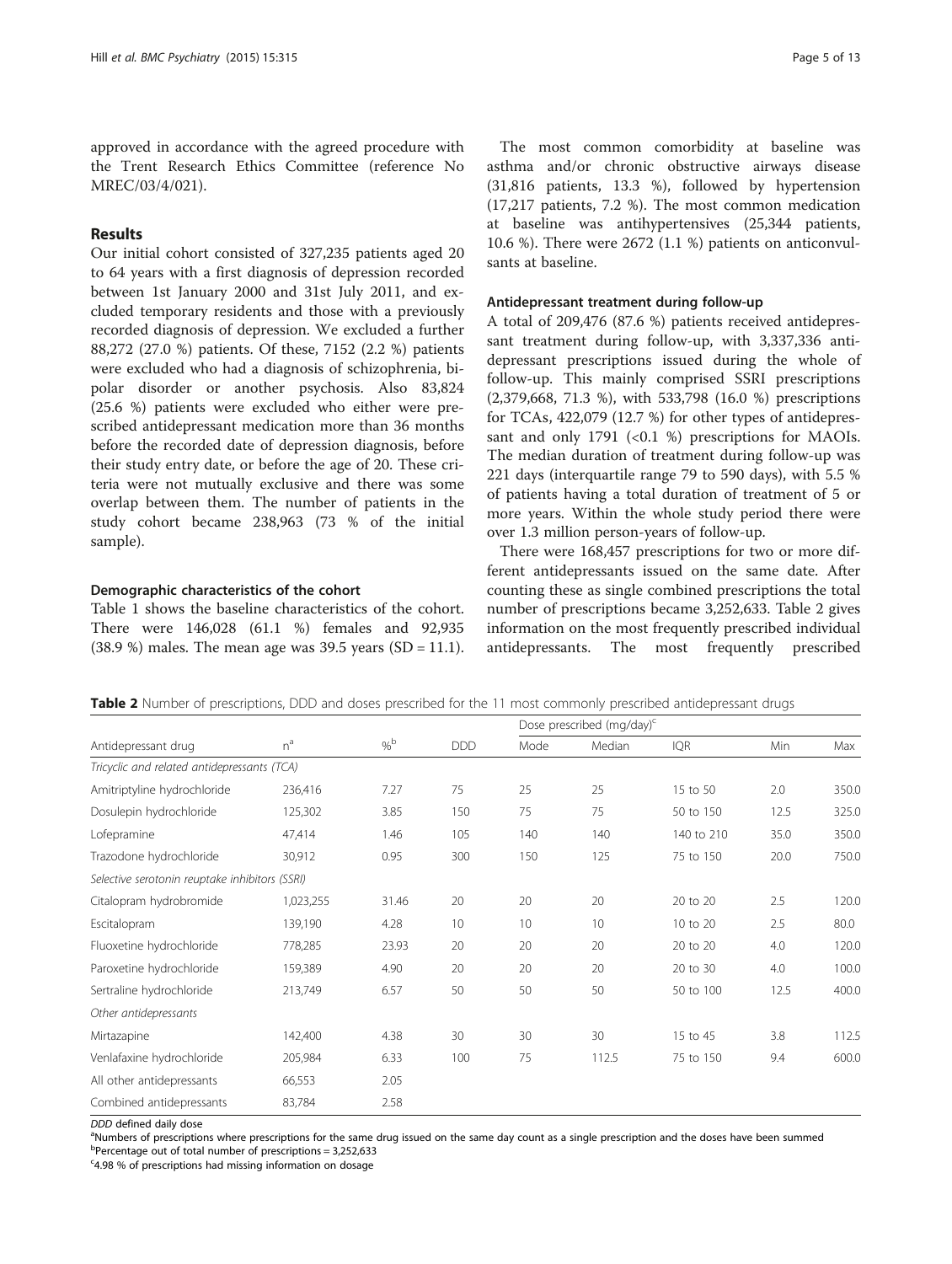antidepressant was citalopram with 1,023,255 (31.5 %) prescriptions, followed by fluoxetine with 778,285 (23.9 %) prescriptions.

See Additional file [1](#page-11-0): Table S3 for a breakdown of baseline characteristics for the cohort by the type of antidepressant first prescribed, including a column for those patients not treated with antidepressants during follow-up.

### Number of cases of epilepsy/seizures at baseline and during follow-up

At baseline 3325 patients (1.4 %) had a previous diagnosis of epilepsy and/or seizures. We excluded these patients and also, due to small numbers, those with MAOI prescriptions  $(n = 156)$  from further analyses leaving 235,489 patients (72 % of the initial sample).

During the entire follow-up period 1126 patients had a first diagnosis of epilepsy/seizures. Within the first 5 years of follow-up 878 patients (416 women and 462 men) had a first diagnosis of epilepsy/seizures, giving an incidence rate of 99 per 100,000 person-years (76 in women and 135 in men).

## Associations with epilepsy/ seizures over 5 years of follow-up

Table [3](#page-6-0) shows unadjusted and adjusted hazard ratios for the first 5 years of follow up. All hazard ratios for the different antidepressant drug classes were statistically significant compared with periods of no use, with the highest being for combined antidepressants (adjusted HR 2.73, 95 % CI 1.52 to 4.91). There was no significant difference between the drug classes overall ( $p = 0.254$ ).

All dose categories other than low doses of SSRIs and other antidepressants were associated with a significantly increased risk (at  $P < 0.01$ ) of epilepsy/seizures compared to periods of no treatment. Hazard ratios increased with dose for SSRIs but for TCAs and other antidepressants the middle dose categories had the highest hazard ratios.

There were significantly increased hazard ratios for 8 of the 11 most commonly prescribed drugs with the highest risks associated with trazodone (adjusted HR = 5.41, 95 % CI 3.05 to 9.61), lofepramine (adjusted HR = 3.09, 95 % CI 1.73 to 5.50), and venlafaxine (adjusted HR = 2.84, 95 % CI 1.97 to 4.08). Escitalopram, sertraline and mirtazapine, were not associated with a significant increase in risk (at  $P < 0.01$ ). Wald's tests however did not indicate any significant difference overall between all the individual antidepressant drugs  $(P = 0.029)$ .

When compared against the drug citalopram, only trazodone (HR = 2.66, 95 % CI 1.49 to 4.76) had a significantly increased risk of epilepsy/seizures. Full results of analyses of direct comparisons with mid-dose SSRIs and citalopram are shown in Additional file [1](#page-11-0): Table S4.

In the analysis of duration (Table [3](#page-6-0) and Fig. [1](#page-7-0)), there were no clear patterns of risk and all hazard ratios were

significant except for SSRIs in the first 28 days of treatment and other antidepressants in the 29–84 days category. In the time since stopping treatment categories only 3 were statistically significant: the first 28 day period for SSRIs (adjusted HR 2.28, 95 % CI 1.50 to 4.36) and the 29–84 day periods for TCAs (adjusted HR 2.79, 95 % CI 1.65 to 4.72), and other antidepressants (adjusted HR 4.46, 95 % CI 2.46 to 8.09). However numbers were small in some categories.

#### Interaction models

There were no statistically significant interactions between drug class and either age, sex or ethnicity.

#### Sensitivity analyses

In the first sensitivity analysis excluding untreated patients, although all hazard ratios increased slightly, only one result, for low dose SSRI, went from borderline significance to statistical significance (HR from 1.80 to 1.88, with P moving from 0.011 to 0.006) (Additional file [1:](#page-11-0) Table S5).

In the second sensitivity analysis omitting patients on anticonvulsants at baseline (Additional file [1](#page-11-0): Table S6), most hazard ratios increased with the significance levels largely remaining unchanged. For individual drugs the only hazard ratio to decrease was for escitalopram, going from 1.49 to 1.33. The greatest increase was for trazodone (HR from 5.41 to 5.95).

#### Associations with epilepsy/seizures over 1 year's follow-up

We repeated the analyses restricted to the first year of follow-up and the hazard ratios tended to be lower and with wider confidence intervals due to the reduced number of events (Additional file [1](#page-11-0): Tables S7 and S8).

### Absolute risks of epilepsy/seizures

Numbers needed to harm (NNH) and absolute risks over one and five years of follow-up are shown in Table [4](#page-8-0). These assume a causal association, and confidence intervals are only shown for the drugs with statistically significant associations with epilepsy/seizure risk based on the adjusted hazard ratios.

The drug class with the highest NNH is the SSRIs: 2014 patients would have to be treated for a year for there to be one extra case of epilepsy/seizures. Over five years 312 patients would have to be treated for an extra case. At the other end of the spectrum, only 166 patients would have to be treated with a combined prescription for five years, for there to be an extra case. For individual drugs the lowest NNH is for trazodone, where for one extra case of epilepsy/seizures to occur 602 patients would have to be treated for one year, and only 65 patients would have to be treated for five years. Although the NNH over one year for lofepramine and venlafaxine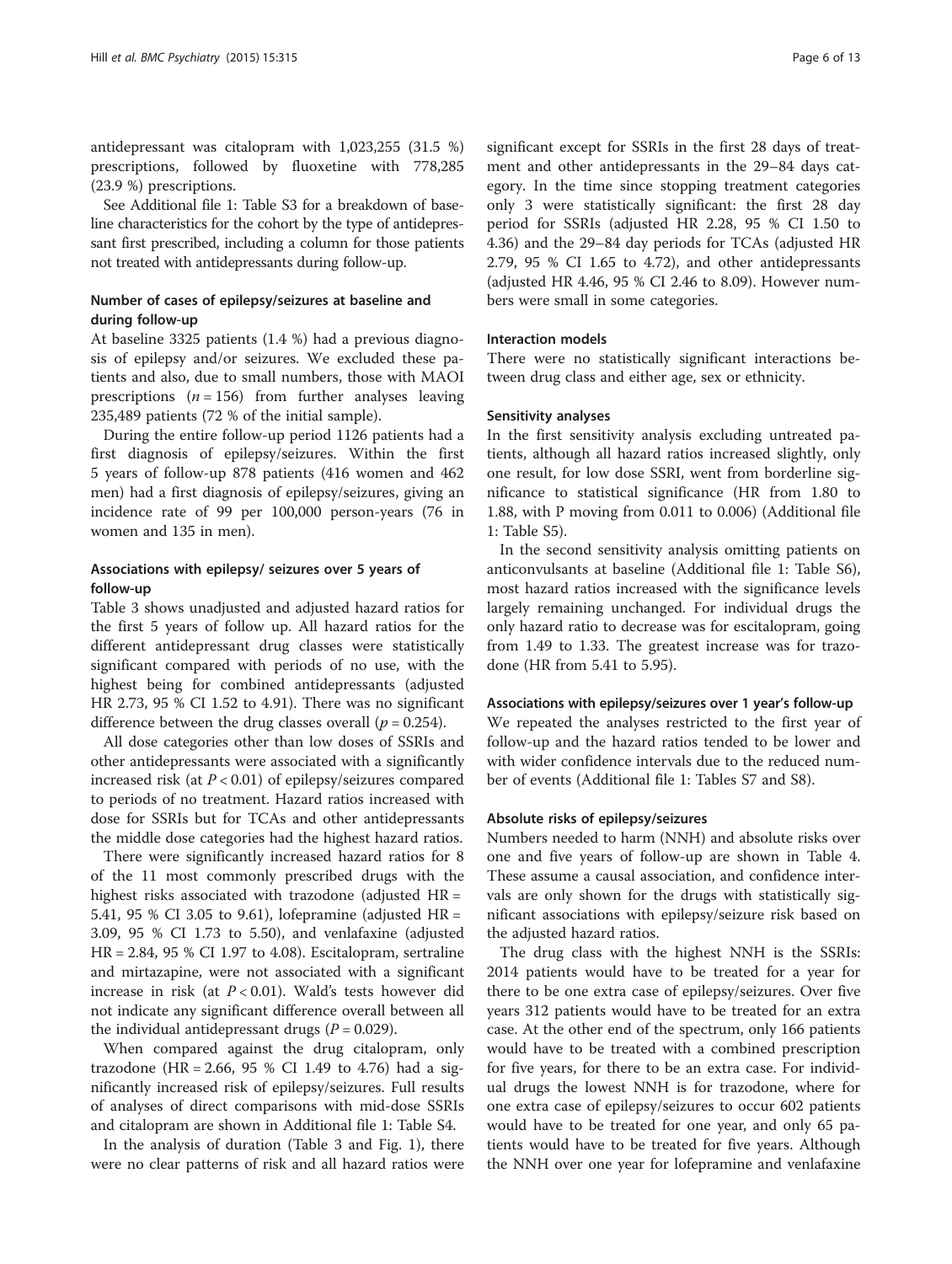<span id="page-6-0"></span>Table 3 Unadjusted and adjusted 5-year hazard ratios for epilepsy/seizures by antidepressant class, dose, duration and individual drug

|                                                       | No. of              | Person<br>yearsb | Unadjusted analyses |         |       | Adjusted <sup>c</sup> analyses |           |         |      |         |
|-------------------------------------------------------|---------------------|------------------|---------------------|---------|-------|--------------------------------|-----------|---------|------|---------|
|                                                       | events <sup>a</sup> |                  | <b>HR</b>           | 95 % CI |       | P                              | <b>HR</b> | 95 % CI |      | P       |
| Antidepressant class                                  |                     |                  |                     |         |       |                                |           |         |      |         |
| No current use                                        | 384                 | 566,890          | 1.00                |         |       |                                | 1.00      |         |      |         |
| <b>TCAs</b>                                           | 82                  | 41,130           | 2.83                | 2.22    | 3.62  | < 0.001                        | 2.32      | 1.79    | 3.01 | < 0.001 |
| SSRIs                                                 | 309                 | 224,600          | 1.97                | 1.69    | 2.31  | < 0.001                        | 1.92      | 1.63    | 2.25 | < 0.001 |
| Other antidepressants                                 | 58                  | 27,820           | 3.11                | 2.39    | 4.05  | < 0.001                        | 2.33      | 1.76    | 3.10 | < 0.001 |
| Combined antidepressants                              | 13                  | 4220             | 4.70                | 2.77    | 7.98  | < 0.001                        | 2.73      | 1.52    | 4.91 | 0.001   |
| Antidepressant class and dose categories <sup>d</sup> |                     |                  |                     |         |       |                                |           |         |      |         |
| No current use                                        | 384                 | 566,890          | 1.00                |         |       |                                | 1.00      |         |      |         |
| $TCA: 0.5 DDD$                                        | 38                  | 23,520           | 2.26                | 1.59    | 3.21  | < 0.001                        | 1.91      | 1.32    | 2.76 | 0.001   |
| TCA: >0.5 DDD/≤ 1.0 DDD                               | 28                  | 8370             | 4.85                | 3.31    | 7.11  | < 0.001                        | 3.65      | 2.46    | 5.42 | < 0.001 |
| $TCA:$ > 1.0 DDD                                      | 14                  | 5240             | 3.69                | 2.18    | 6.24  | < 0.001                        | 2.94      | 1.72    | 5.03 | < 0.001 |
| $SSRI: \leq 0.5$ DDD                                  | 19                  | 15,970           | 1.67                | 1.06    | 2.61  | 0.027                          | 1.80      | 1.15    | 2.84 | 0.011   |
| SSRI: >0.5 DDD/≤ 1.0 DDD                              | 213                 | 157,490          | 1.92                | 1.60    | 2.30  | < 0.001                        | 1.90      | 1.57    | 2.29 | < 0.001 |
| $SSRI:$ > 1.0 DDD                                     | 67                  | 42,410           | 2.31                | 1.80    | 2.97  | < 0.001                        | 2.03      | 1.56    | 2.64 | < 0.001 |
| Other: $\leq$ 0.5 DDD                                 | 6                   | 4000             | 2.09                | 0.95    | 4.61  | 0.068                          | 1.71      | 0.77    | 3.82 | 0.187   |
| Other: >0.5 DDD/≤ 1.0 DDD                             | 31                  | 13,090           | 3.71                | 2.64    | 5.20  | < 0.001                        | 2.66      | 1.85    | 3.83 | < 0.001 |
| Other: $> 1.0$ DDD                                    | 19                  | 8330             | 3.21                | 2.01    | 5.13  | < 0.001                        | 2.54      | 1.56    | 4.11 | < 0.001 |
| Combined antidepressants                              | 13                  | 4220             | 4.70                | 2.77    | 7.97  | < 0.001                        | 2.73      | 1.52    | 4.91 | 0.001   |
| Antidepressant class by duration                      |                     |                  |                     |         |       |                                |           |         |      |         |
| No current use <sup>e</sup>                           | 333                 | 508,970          | 1.00                |         |       |                                | 1.00      |         |      |         |
| TCA first 28 days                                     | 12                  | 5470             | 2.85                | 1.52    | 5.36  | 0.001                          | 2.40      | 1.28    | 4.47 | 0.006   |
| TCA 29 to 84 days                                     | 16                  | 5380             | 4.65                | 2.86    | 7.59  | < 0.001                        | 3.76      | 2.29    | 6.18 | < 0.001 |
| TCA 85 or more days                                   | 36                  | 18,900           | 2.86                | 2.02    | 4.05  | < 0.001                        | 2.16      | 1.49    | 3.14 | < 0.001 |
| SSRI first 28 days                                    | 27                  | 20,590           | 1.67                | 0.94    | 2.95  | 0.079                          | 1.61      | 0.92    | 2.83 | 0.098   |
| SSRI 29 to 84 days                                    | 36                  | 27,800           | 2.14                | 1.46    | 3.12  | < 0.001                        | 2.03      | 1.39    | 2.97 | < 0.001 |
| SSRI 85 or more days                                  | 185                 | 127,070          | 2.17                | 1.81    | 2.61  | < 0.001                        | 2.07      | 1.70    | 2.51 | < 0.001 |
| Other first 28 days                                   | 10                  | 2750             | 4.96                | 2.58    | 9.53  | < 0.001                        | 3.93      | 2.04    | 7.56 | < 0.001 |
| Other 29 to 84 days                                   | 3                   | 3480             | 1.71                | 0.64    | 4.57  | 0.283                          | 1.02      | 0.33    | 3.21 | 0.968   |
| Other 85 or more days                                 | 30                  | 16,740           | 2.78                | 1.96    | 3.95  | < 0.001                        | 2.03      | 1.41    | 2.94 | < 0.001 |
| Combined, all time                                    | 13                  | 3850             | 5.35                | 3.15    | 9.09  | < 0.001                        | 2.99      | 1.65    | 5.40 | < 0.001 |
| TCA 1-28 days after stopping                          | 3                   | 3610             | 1.28                | 0.41    | 3.95  | 0.668                          | 1.14      | 0.37    | 3.54 | 0.818   |
| TCA 29-84 days after stopping                         | 15                  | 7020             | 3.12                | 1.86    | 5.24  | < 0.001                        | 2.79      | 1.65    | 4.72 | < 0.001 |
| TCA 85-182 days after stopping                        | 8                   | 10,690           | 1.30                | 0.69    | 2.45  | 0.425                          | 0.95      | 0.47    | 1.92 | 0.880   |
| SSRI 1-28 days after stopping                         | 23                  | 15,640           | 2.24                | 1.47    | 3.39  | < 0.001                        | 2.28      | 1.50    | 3.46 | < 0.001 |
| SSRI 29-84 days after stopping                        | 33                  | 30,320           | 1.66                | 1.14    | 2.44  | 0.009                          | 1.60      | 1.07    | 2.37 | 0.021   |
| SSRI 85-182 days after stopping                       | 41                  | 46,690           | 1.31                | 0.94    | 1.81  | 0.109                          | 1.25      | 0.89    | 1.76 | 0.197   |
| Other 1-28 days after stopping                        | 3                   | 1560             | 2.86                | 0.93    | 8.79  | 0.067                          | 2.39      | 0.77    | 7.39 | 0.131   |
| Other 29-84 days after stopping                       | 11                  | 2990             | 5.79                | 3.27    | 10.28 | < 0.001                        | 4.46      | 2.46    | 8.09 | < 0.001 |
| Other 85-182 days after stopping                      | 8                   | 4490             | 2.52                | 1.25    | 5.08  | 0.010                          | 2.17      | 1.08    | 4.36 | 0.030   |
| Combined 1-182 days after stoppingf                   | 0                   | 660              | n/a                 |         |       |                                | n/a       |         |      |         |
| Antidepressant drug                                   |                     |                  |                     |         |       |                                |           |         |      |         |
| No current use                                        | 384                 | 566,890          | 1.00                |         |       |                                | 1.00      |         |      |         |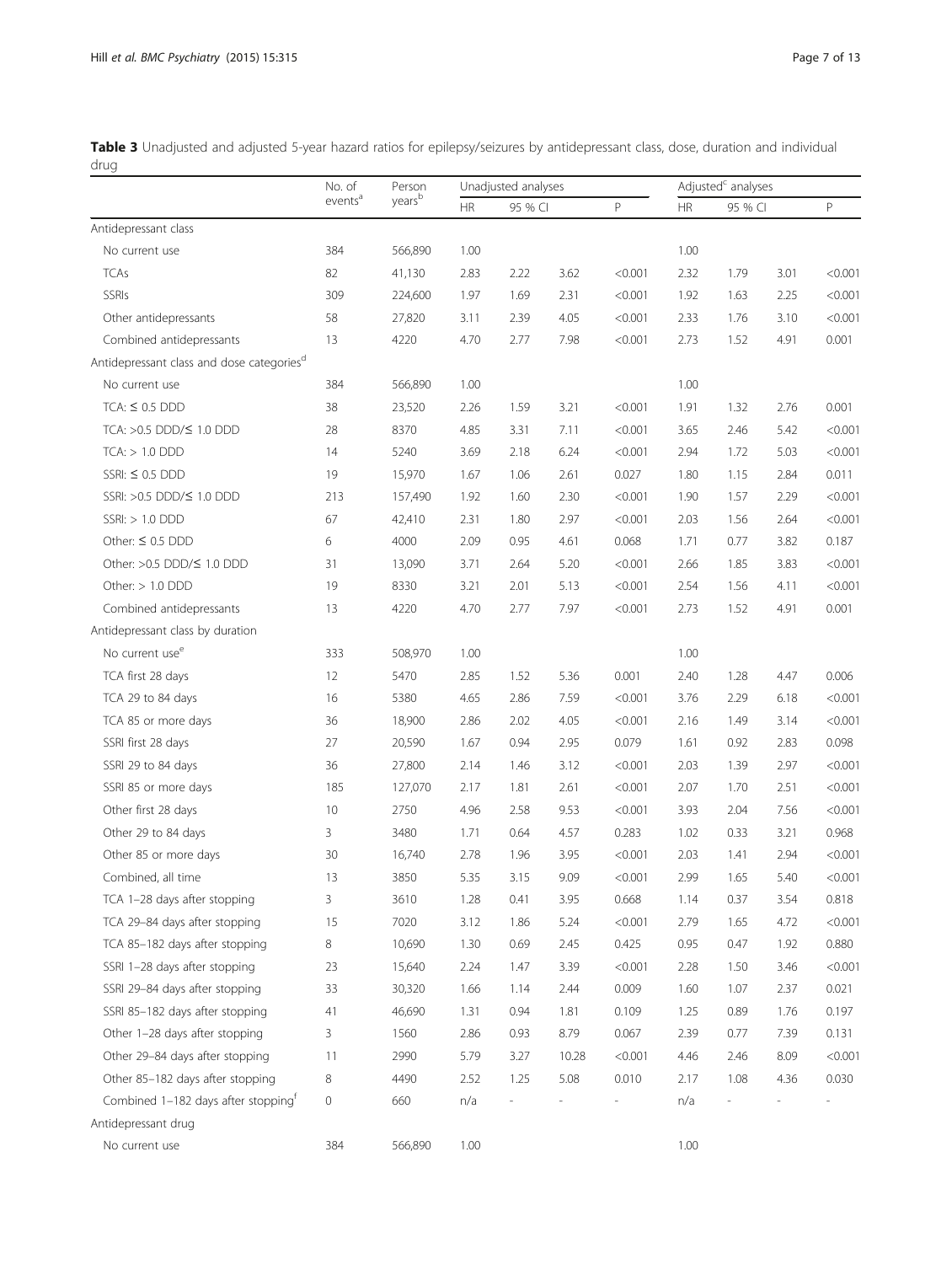| Amitriptyline (TCA)       | 34  | 19,550 | 2.46 | 1.75 | 3.46  | < 0.001 | 1.94 | 1.35 | 2.78 | < 0.001 |
|---------------------------|-----|--------|------|------|-------|---------|------|------|------|---------|
| Dosulepin (TCA)           | 21  | 12,120 | 2.55 | 1.63 | 3.97  | < 0.001 | 2.19 | 1.38 | 3.47 | 0.001   |
| Lofepramine (TCA)         | 12  | 4750   | 3.48 | 1.97 | 6.14  | < 0.001 | 3.09 | 1.73 | 5.50 | < 0.001 |
| Trazodone (TCA)           | 12  | 2320   | 7.20 | 4.08 | 12.71 | < 0.001 | 5.41 | 3.05 | 9.61 | < 0.001 |
| Citalopram (SSRI)         | 136 | 93,940 | 2.07 | 1.71 | 2.52  | < 0.001 | 2.03 | 1.66 | 2.49 | < 0.001 |
| Escitalopram (SSRI)       | 14  | 13,310 | 1.47 | 0.83 | 2.58  | 0.185   | 1.49 | 0.84 | 2.63 | 0.171   |
| Fluoxetine (SSRI)         | 111 | 81,780 | 1.94 | 1.55 | 2.42  | < 0.001 | 1.92 | 1.52 | 2.41 | < 0.001 |
| Paroxetine (SSRI)         | 26  | 16,500 | 2.35 | 1.50 | 3.67  | < 0.001 | 2.02 | 1.27 | 3.23 | 0.003   |
| Sertraline (SSRI)         | 22  | 18,790 | 1.71 | 1.12 | 2.61  | 0.013   | 1.56 | 1.01 | 2.42 | 0.045   |
| Mirtazapine (other)       | 17  | 10,070 | 2.35 | 1.47 | 3.78  | < 0.001 | 1.72 | 1.06 | 2.80 | 0.028   |
| Venlafaxine (other)       | 36  | 15,500 | 3.61 | 2.59 | 5.02  | < 0.001 | 2.84 | 1.97 | 4.08 | < 0.001 |
| All other antidepressants | 8   | 4910   | 2.30 | 1.16 | 4.54  | 0.017   | 1.67 | 0.84 | 3.33 | 0.143   |
| Combined antidepressants  | 13  | 4220   | 4.70 | 2.77 | 7.98  | < 0.001 | 2.71 | 1.50 | 4.87 | 0.001   |

<span id="page-7-0"></span>Table 3 Unadjusted and adjusted 5-year hazard ratios for epilepsy/seizures by antidepressant class, dose, duration and individual drug (Continued)

DDD defined daily dose

<sup>a</sup>Based on numbers in adjusted analysis. For the first 5 years of follow-up there were 878 cases of epilepsy/seizures in total, and 1126 in total for the whole of follow-up. The total number of cases here is less than 878 due to some being dropped due to missing data on covariates

<sup>b</sup>Person years of exposure, based on adjusted analyses

c Adjusted for age, sex, year of diagnosis of depression, severity of depression, deprivation, smoking status, alcohol intake, ethnic group (white/not recorded or non-white), coronary heart disease, diabetes, hypertension, cancer, hypothyroidism, osteoarthritis, asthma/chronic obstructive airways disease, stroke/TIA, rheumatoid arthritis, osteoporosis, liver disease, renal disease, obsessive-compulsive disorder, statins, NSAIDS, aspirin, antihypertensive drugs, anticonvulsants, hypnotics/anxiolytics, oral contraceptives, hormone replacement therapy, antipsychotics, bisphosphonates, anticoagulants

<sup>d</sup>Total numbers in the analysis of dosage are less due to missing data on dose

e<br>Number of events in the no treatment group is less due to some now being included in the time since stopping categories

f There were no events in the 1–182 days after stopping for combined antidepressants

are higher at 2565 and 749 respectively, they are only 138 and 156 for five years of follow-up. Of all the individual antidepressants, these three drugs have the lowest NNH over five years of follow-up, with trazodone having almost twice the absolute risk as the other two.

# **Discussion**

We have conducted a large study of primary care patients aged 20–64 years with depression and with no previous diagnosis of epilepsy/seizures. We have assessed and quantified the absolute risk of epilepsy

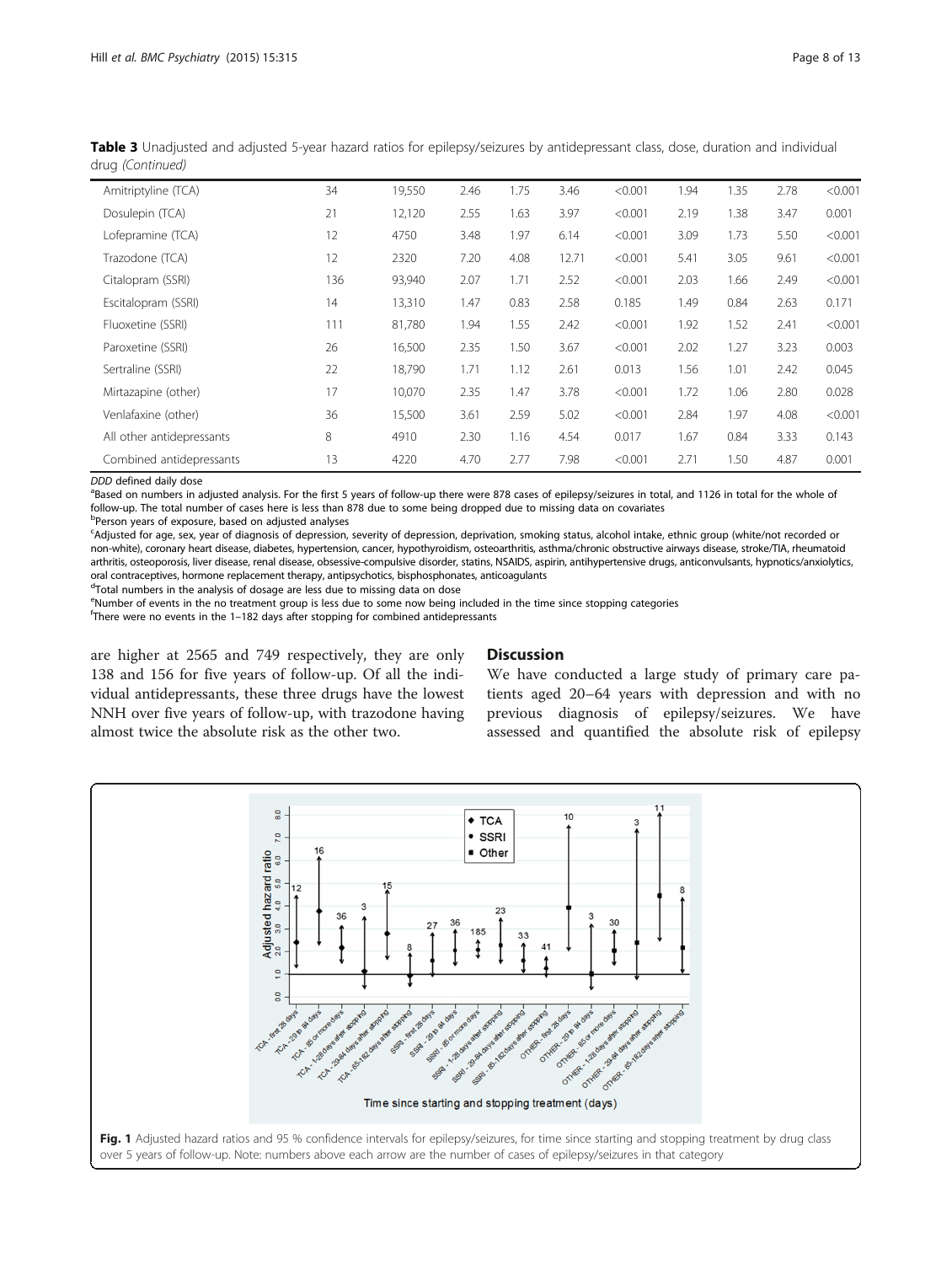|                       | 1 year follow-up                               |            |                | 5 years follow-up                   |            |                          |
|-----------------------|------------------------------------------------|------------|----------------|-------------------------------------|------------|--------------------------|
|                       | Absolute risk per 1000 <sup>a</sup>            | <b>NNH</b> | 95 % Clb       | Absolute risk per 1000 <sup>a</sup> | <b>NNH</b> | 95 % Cl <sup>b</sup>     |
| <b>TCA</b>            | 1.6                                            | 1437       | 609 to 9786    | 8.1                                 | 217        | 143 to 363               |
| SSRI                  | 1.4                                            | 2014       | 1014 to 7458   | 6.7                                 | 312        | 229 to 453               |
| Other                 | 1.8                                            | 1125       | 472 to 6274    | 8.2                                 | 215        | 137 to 378               |
| Combined              | 5.5                                            | 217        | 82 to 705      | 9.5                                 | 166        | 74 to 551                |
|                       | Tricyclic and related antidepressants (TCA)    |            |                |                                     |            |                          |
| Amitriptyline         | 1.7                                            | 1332       |                | 6.8                                 | 306        | 161 to 819               |
| Dosulepin             | 1.5                                            | 1572       |                | 7.6                                 | 241        | 117 to 748               |
| Lofepramine           | 1.3                                            | 2565       |                | 10.8                                | 138        | 64 to 392                |
| Trazodone             | 2.6                                            | 602        |                | 18.8                                | 65         | 34 to 140                |
|                       | Selective serotonin reuptake inhibitors (SSRI) |            |                |                                     |            |                          |
| Citalopram            | 1.8                                            | 1126       | 614 to 2745    | 7.1                                 | 278        | 193 to 434               |
| Escitalopram          | 1.2                                            | 3003       | $\overline{a}$ | 5.2                                 | 586        | $\overline{\phantom{a}}$ |
| Fluoxetine            | 1.3                                            | 2697       |                | 6.7                                 | 313        | 204 to 546               |
| Paroxetine            | 1.0                                            | 18372      |                | 7.1                                 | 280        | 129 to 1072              |
| Sertraline            | 0.7                                            | $-4684$    |                | 5.5                                 | 508        |                          |
| Other antidepressants |                                                |            |                |                                     |            |                          |
| Mirtazapine           | 1.2                                            | 2962       |                | 6.0                                 | 396        |                          |
| Venlafaxine           | 2.2                                            | 749        | 296 to 3731    | 9.9                                 | 156        | 93 to 294                |
| All others            | 1.3                                            | 2383       |                | 5.8                                 | 426        |                          |
| Combined              | 5.5                                            | 216        | 82 to 700      | 9.4                                 | 168        | 74 to 569                |

<span id="page-8-0"></span>Table 4 Numbers needed to harm (NNH) for epilepsy/seizures, at 1-year and 5-years of follow-up for drug class and individual antidepressant

a<br>Absolute risk of epilepsy/seizures in the no treatment group is 0.9 and 3.5 after 1 year and 5 years of follow-up respectively

<sup>b</sup>Confidence intervals are not shown where the HR is not statistically significant

associated for different classes and individual types of antidepressant. Our analyses have found that all classes of antidepressant were associated with a statistically significant increase in epilepsy/seizures when compared with periods of no treatment. These associations remained for all dose levels for TCAs and for all doses (other than low doses) of SSRIs and other types of antidepressant. There was also an increased risk of epilepsy/ seizures in patients prescribed combined antidepressant treatment, but there were relatively few cases in this group, so the result should be treated with caution.

Of the 11 individual drugs we examined, all except sertraline, escitalopram and mirtazapine were significantly associated with the risk of epilepsy/seizures. Individual drugs with the highest risks were trazodone, lofepramine and venlafaxine. When compared against citalopram, the most commonly prescribed antidepressant, only trazodone had a significantly increased risk of epilepsy/seizures. Regarding duration of treatment, there were no clear patterns of risk although for all drug classes the risk of epilepsy/seizures remained significantly increased more than 12 weeks after starting treatment.

The statistically significant increases in risk of epilepsy/seizures described above, for all drug classes and

for most dose categories and individual drugs remained largely unchanged when we omitted patients not receiving any antidepressant treatment during follow-up. When we excluded those taking anticonvulsants at baseline the hazard ratios tended to increase. This result confirms the expectation that anticonvulsants increase the fit threshold, and therefore may reduce the risk of epilepsy/seizures associated with antidepressant use. In effect, by including patients on anticonvulsants at baseline in the cohort, the hazard ratios for antidepressant use are attenuated.

Although all the drug classes and most individual drugs were associated with an increased risk of epilepsy/ seizures, the NNH over the first year are quite high and mainly in the thousands, with absolute risks mostly less than 2 in 1000. Only combined prescriptions and the drugs trazodone and venlafaxine have NNH values below one thousand for the first year of treatment. Therefore in the main, for courses of antidepressant treatment that are less than one year, the absolute risk is present but low.

It is only under long term treatment, as in our example of five years that the NNH drop into the several hundred. Here, the absolute risks range from 7 per 1000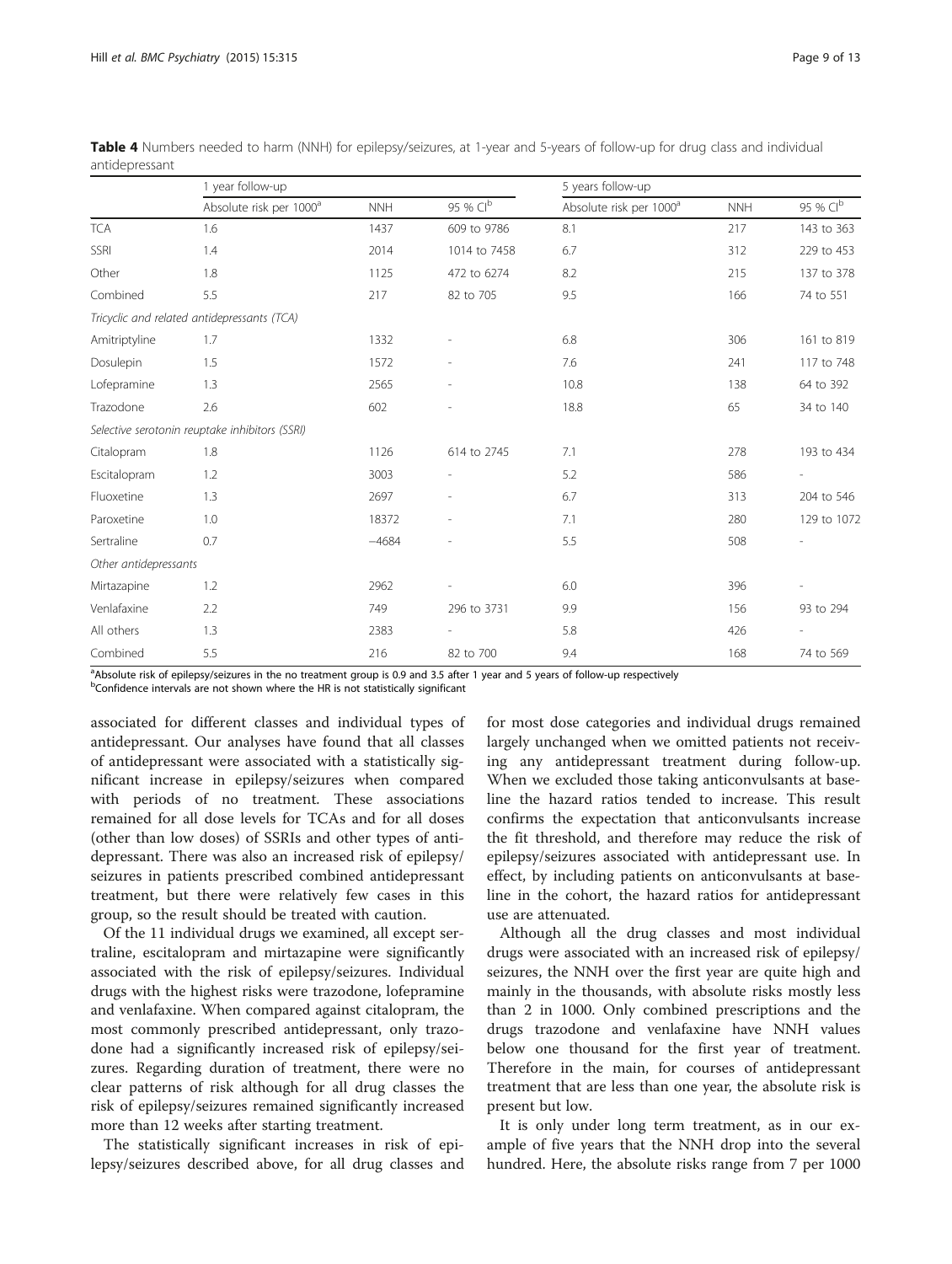(SSRIs) to 10 per 1000 (combined) for the drug classes. For individual antidepressants, the drugs with the highest absolute risks over 5 years are: venlafaxine (10 per 1000), lofepramine (11 per 1000) and trazodone (19 per 1000). Therefore our results show that those patients receiving treatment courses in line with guidelines (around 180 days) will have a low absolute risk of epilepsy/seizures. However patients on longer courses will accumulate a moderate absolute risk, which can vary and be quite high depending on the specific drug.

#### Comparison with other studies

Whilst the association between epilepsy/seizures and depression [\[8](#page-12-0), [16, 17\]](#page-12-0) and that between antidepressant use and epilepsy/seizures [\[18](#page-12-0)] has been previously documented, some of this evidence is conflicting. For example some studies claim the effects of antidepressants are anticonvulsant rather than pro-convulsant [\[19](#page-12-0)] and other studies claim that most if not all antidepressants lower the seizure threshold [\[3](#page-12-0)].

There are studies concerned only with a population already predisposed to the outcome [\[20](#page-12-0)–[24\]](#page-12-0), however their results may not be directly comparable to ours as we omitted patients with a history of epilepsy/seizures. One of these studies [[20](#page-12-0)] concluded that patients could be safely treated with antidepressants from the TCA or SSRI groups without any significant increase in seizure frequency. However the study only looked at the first 12 months of treatment, only included two of the antidepressants that we did (amitriptyline and paroxetine) and was much smaller than our study ( $n = 421$ ).

Another large study utilising drug safety data [\[24\]](#page-12-0) concluded that SSRIs and the antidepressants mirtazapine, venlafaxine and duloxetine might be more appropriate for treating depression than TCAs, in patients with an enhanced seizure risk. They based their analysis on counting the number of grand mal seizures in patients undergoing antidepressant treatment in psychiatric inpatient settings. A limitation of this analysis is that seizures were probably underreported.

A further issue is whether the antidepressants are given in low doses, normal therapeutic doses, or taken in overdose. For example, there is evidence that citalopram has the ability to induce seizures if taken in overdose [[25\]](#page-12-0) and that it is more toxic and more likely to provoke seizures in overdose than escitalopram [\[26](#page-12-0)]. However a review by Nemeroff [[27\]](#page-12-0) concluded that doses of between 20–60 mg of citalopram do not increase risk of seizure.

A study utilising Food and Drug Administration (FDA) Summary Basis of Approval (SBA) Reports in the United States [\[28](#page-12-0)] concluded that many secondgeneration antidepressants, several of which are included in our study (including citalopram and venlafaxine), have anticonvulsant properties. They based their conclusions on comparing seizure incidence between treatment and placebo arms of clinical trials, with numbers of participants less than 5000 in most instances, and with short follow-up periods (the mean duration of the treatment arms was only 116 days, with the mean duration of the placebo arms only 78 days). They also found an incidence of seizures in the placebo groups approximately 19 times that seen in the general population.

These results may seem to contradict our own, but many of the placebo arms of the studies included in the Alper [\[28](#page-12-0)] paper did not report the number of seizures, a limitation which they acknowledge. In addition, although many of the antidepressants they looked at are also included in our study, they did not treat each antidepressant individually, but rather they combined them together and compared the overall seizure rate with the placebo arms. Also, seizures are only recorded in SBA reports if the FDA staff physician deems the event was unlikely to have been provoked by an external factor, such as alcohol withdrawal, and could be safely attributed to the drug in question. Our study included all events, without an attempt to distinguish between the possible causes. Generally clinical trials are designed to answer questions regarding benefits of treatments rather than safety and full reporting of adverse effects is often unavailable [\[29](#page-12-0)].

In an analysis [[30\]](#page-12-0) of the WHO adverse drug reactions (ADR) database, the authors concluded that antidepressant treatment, lowers the seizure threshold and provokes seizures. They looked at 9 of the 11 most commonly prescribed antidepressant medications that we did. There were some differences in their results compared to ours though, since they showed trazodone to have one of the lowest ratios of suspected seizures. There were many limitations to their study however, including the fact that the total number of patients treated with a particular drug was unknown making direct comparisons with our results inappropriate.

In our previous study in people aged 65 years and over [[4, 9](#page-12-0)] we found that SSRIs and other antidepressants were associated with an increased risk of epilepsy/seizures. This situation has been repeated in the present study, with adjusted hazard ratios very similar to the earlier study. Also, citalopram, paroxetine, and venlafaxine were found to be significantly associated with an increased risk of epilepsy/seizures in both studies.

The significant association with sertraline in the earlier study is no longer present whereas there is now a significant association with fluoxetine. But the main difference is that in the present study we have found a significant association with TCAs when before there was none.

The previous study reported an adjusted hazard ratio of 1.02 for TCAs for older people but for the present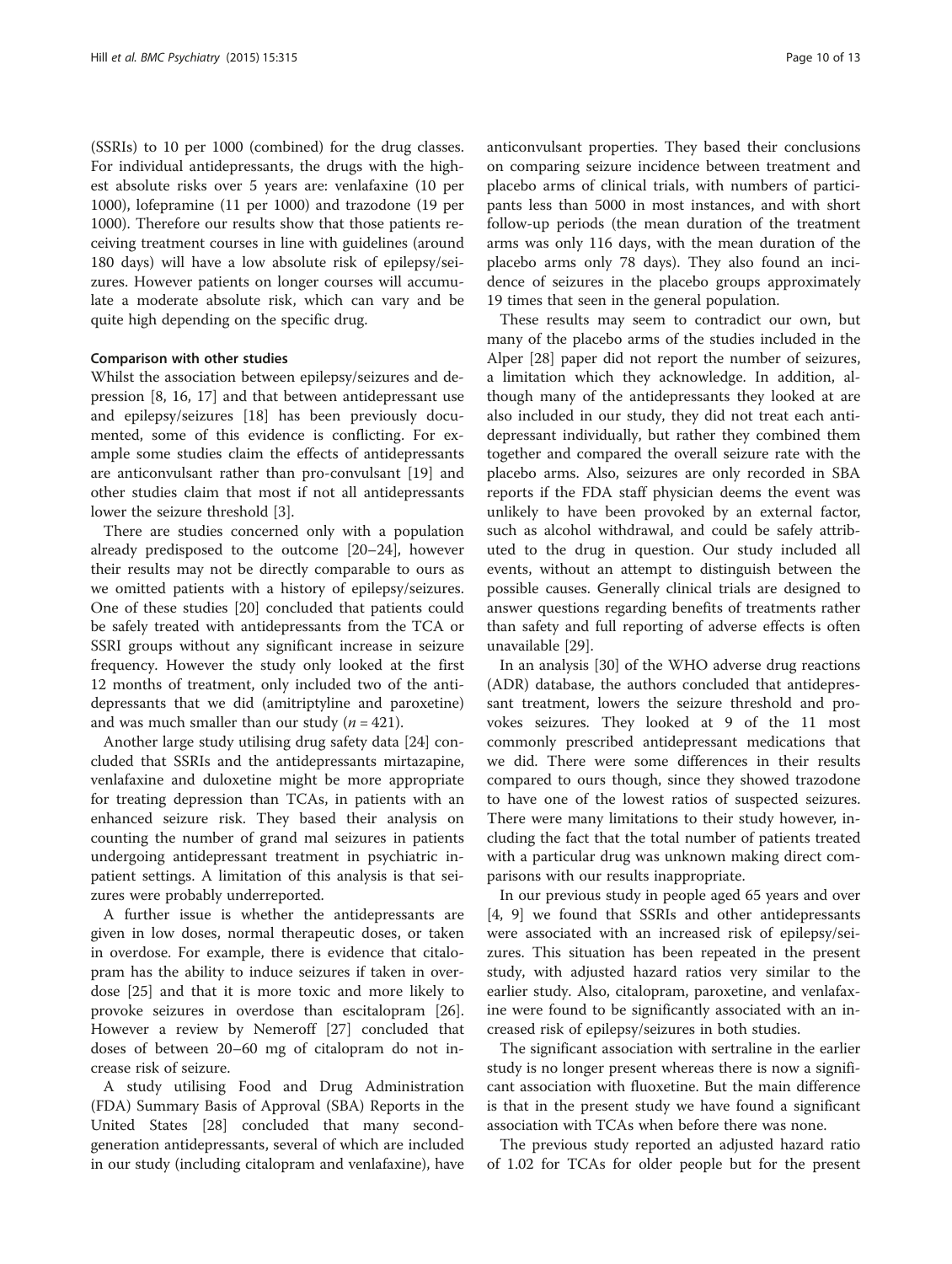study it was 2.32. In the previous study, none of the four TCAs were significantly associated with epilepsy/seizure risk, however in the present study they are all associated with a statistically significant increased risk with the highest hazard ratio being for trazodone.

Why TCAs should be significantly associated with an increased risk of epilepsy/seizures in the younger sample but not the older sample is unclear, particularly since the proportion of TCA prescriptions in the present study is far less than the earlier study: 31.6 % vs. 13.3 %. Although there were fewer low dose TCA prescriptions in the new study compared to the older study (60 % vs. 70 % were for  $\leq$  0.5 DDD), this is not enough to explain the difference between the two results.

#### Strengths and limitations

We know of no other study utilising a sample as large, and followed-up for as many years as our cohort. We were able to analyse a range of antidepressant medications, including individual drugs and accounted for many confounding factors. We also calculated absolute risks that enable comparisons to be made between different drugs that can be explained to patients.

We have used a very large sample representative of primary care populations where most treatment decisions are made, so our results are likely to be generalizable to people aged 20 to 64 years with a diagnosis of depression in primary care.

Our study included all eligible patients within the study time period, and did not exclude people with any comorbid disease or taking any medications other than those explicitly stated in the exclusion criteria (patients with diagnoses of schizophrenia, bipolar disorder or other types of psychosis, and those prescribed lithium or anti-manic drugs). This limited the potential for selection bias which can affect observational studies. Recall bias was avoided as data on prescriptions and confounding factors were recorded prospectively on the computer system.

We had access to detailed information on antidepressant prescriptions, including class of antidepressant, drug name, dosage and duration, so were able to investigate associations with these factors.

To reduce the effects of bias we adjusted for many confounding factors, however we were unable to control for certain factors such as family history of seizures, seizure history without diagnosis, neurological abnormalities, or other factors known to affect seizure threshold such as antibiotic use [[31](#page-12-0)–[34](#page-12-0)] so there may be some residual confounding. Although we adjusted for depression severity, this was based on a logical but crude classification of diagnostic Read codes that has not been formally validated, since depression severity scores are not routinely recorded in general practice.

We excluded patients with a history of epilepsy/seizures at baseline thereby reducing the possibility of a drug being prescribed on the basis of whether it was known to affect the seizure threshold (channelling bias).

The generally similar patterns of risk for the different drug classes and individual drugs might indicate that depression itself rather than its treatment could be the cause of the increased rates of epilepsy/seizures. We restricted our cohort to patients who had a diagnosis of depression to reduce this potential indication bias however we compared rates during periods of treatment, with untreated periods when the depression may have resolved. Several studies have reported that depression is associated with increased rates of epilepsy/seizures including a bidirectional relationship [\[8, 16, 17\]](#page-12-0), although it is difficult to fully separate the effects of depression from those of antidepressant treatment.

We do not know whether patients took their medication at the exact prescribed dose or whether they completed the course of medication. As a result, this may mean some periods of antidepressant treatment have been misclassified.

Our outcome was a diagnosis of epilepsy/seizures as recorded in the general practitioners record. The nature of the database and the study design meant that this could not be formally adjudicated as might be the case in a clinical trial. However since epilepsy is considered a major diagnosis with consequences which can affect a person's employment or ability to drive, we think it is unlikely that it would be entered in the record without there being sufficient evidence to support the diagnosis. Also epilepsy has been a condition included in the GP Quality and Outcomes framework over recent years and this is likely to have resulted in increased diligence regarding the accuracy of the diagnosis recorded on the computer system. Another limitation of our study is that we were not able to distinguish between seizures that were epileptic and non-epileptic in nature, such as psychogenic non-epileptic seizures. There is no reason to believe however that different antidepressants would have a differential effect on inducing non-epileptic seizures.

#### Implications of our findings

Whilst we acknowledge our results need further confirmation via future studies, there are possible implications of our findings for the treatment of depression.

We have found that treatment with all antidepressants is associated with an increased risk of epilepsy/seizures, with some types of antidepressant being associated with a much higher risk than others. This suggests there is a need to inform patients and their doctors about the increased risks of continued antidepressant therapy that accumulate over long periods of treatment. Consideration of each patient's individual circumstances must be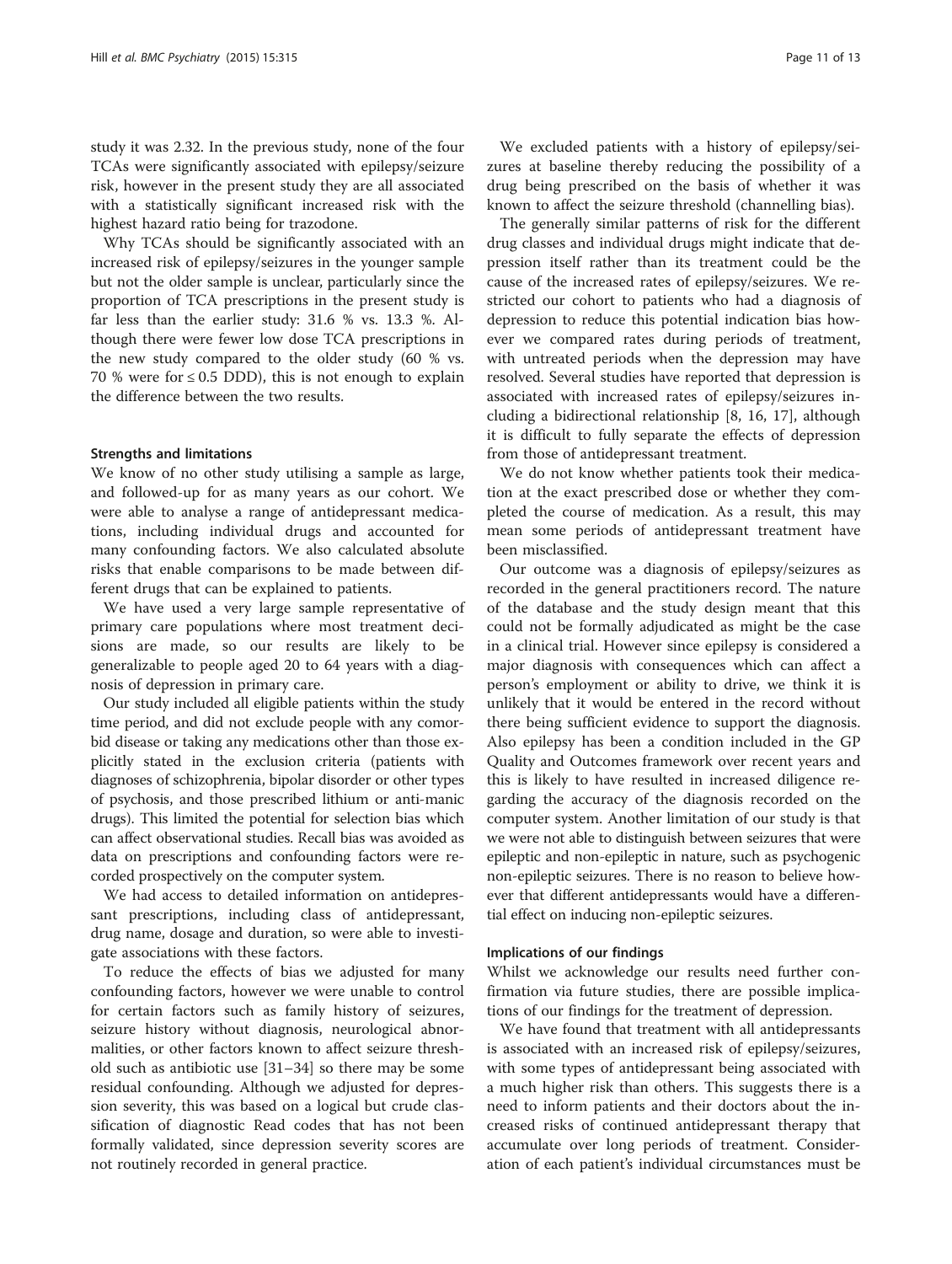<span id="page-11-0"></span>taken into account, allowing discussion between the clinician and the patient, enabling a shared decision to be reached on future treatments.

Due to the increased absolute risks of epilepsy/seizures that occur under long term use, there is a need for an individual clinical risk-benefit assessment for any patient facing antidepressant treatment over a period of five or more years, bearing in mind the absence of evidence supporting longer term treatment with antidepressants. This may be of particular importance to people with mild and infrequently recurring depression, or those with additional risk factors for seizures such as evidence of cerebrovascular disease.

In instances of mild depression in particular there may be a case for stopping treatment, or a reduced daily dosage, or switching to a different antidepressant that carries a lower risk or seeking alternative treatments, such as cognitive behavioural therapy, rather than continuing with long-term antidepressant treatment which would carry a further increased risk of epilepsy/seizures.

In instances where the choice of antidepressant and dose has already been driven by factors such as how well the patient tolerates the drug or the severity of the depression, our findings can still inform the continued treatment of the patient as the accumulating risk that occurs over time that we have demonstrated can be communicated to the patient by the clinician. An informed decision can then be reached regarding continued antidepressant treatment or alternative options from that point forwards.

#### Conclusions

The increased risk to patients of epilepsy/seizures during antidepressant treatment needs to be weighed against the potential benefits of treatment, and whether the patient is on short term treatment which may not carry a clinically important increased risk or on longer term treatment where there is an accumulating risk over time. Consideration of each patient's individual circumstances, and the choice of antidepressant, duration and dose, may play a part in deciding whether any increased risks of epilepsy/seizures are acceptable.

More research is needed to further clarify the situation with respect to the association between antidepressant use and the risk of epilepsy/seizures, taking account of the type, severity and number of seizures over time, whether patients have an existing predisposition to epilepsy/seizures, and accounting for other cofactors such as co-prescriptions, that may influence this relationship. Residual confounding and indication bias may also influence our results, so they need to be interpreted with caution.

# Additional file

[Additional file 1: Table S1.](dx.doi.org/10.1186/s12888-015-0701-9) List of Read codes included in the definition of the epilepsy/seizures outcome. Table S2. Read codes used for identification of patients with depression and their assigned severity. Table S3. Baseline characteristics of patients according to the class of antidepressant first prescribed. Table S4. 5-year hazard ratios for epilepsy/ seizures by antidepressant class, dose and individual drug, with SSRIs, middose SSRI and citalopram as the reference categories respectively. Table S5. 5-year hazard ratios for epilepsy/seizures by antidepressant class, dose and individual drug, with untreated patients excluded from the cohort. Table S6. 5-year hazard ratios for epilepsy/seizures by antidepressant class, dose and individual drug, with patients on anticonvulsants at baseline excluded from the cohort. Table S7. 1-year hazard ratios for epilepsy/seizures by antidepressant class, dose and individual drug. Table S8. 1-year hazard ratios for epilepsy/seizures by antidepressant class, dose and individual drug, with SSRIs, mid-dose SSRI and citalopram as the reference categories respectively. (PDF 731 kb)

#### **Abbreviations**

BNF: British national formulary; CI: Confidence interval; DDD: Defined daily dose; EMIS: Egton medical information system; FDA: Food and drug administration; HR: Hazard ratio; MAOI: Monoamine oxidase inhibitor; NNH: Numbers needed to harm; NNT: Numbers needed to treat; SBA: Summary basis of approval; SSRI: Selective serotonin reuptake inhibitor; TCA: Tricyclic and related antidepressants; WHO: World health organisation.

#### Competing interests

Julia Hippisley-Cox is director of QResearch which is a not for profit venture between the University of Nottingham and EMIS (commercial supplier of GP clinical systems). The authors declare they have no further competing interests.

#### Authors' contributions

CC, JHC, RM, AA, and MM contributed to the overall conception and design of the study. TH wrote the first draft of this manuscript. JHC undertook the data extraction. TH and CC carried out the statistical analyses of the study. All authors contributed to interpretation of results and drafting of this manuscript. All authors read and approved the final manuscript.

#### Acknowledgements

We acknowledge the contribution of EMIS practices who contribute to QResearch® and to EMIS and the University of Nottingham for expertise in establishing, developing and supporting the database. RM's contribution to the study has been partly funded through the National Institute for Health Research (NIHR) Collaboration for Leadership in Applied Health Research and Care East Midlands (CLAHRC EM). The project was funded by the National Institute for Health Research (NIHR) School for Primary Care Research (project number 81).

#### Disclaimer

This paper presents independent research funded by the National Institute for Health Research School for Primary Care Research (NIHR SPCR). The views expressed are those of the authors and not necessarily those of the NHS, the NIHR or the Department of Health.

#### Author details

<sup>1</sup> Division of Primary Care, University of Nottingham, 13th floor, Tower Building, University Park, Nottingham NG7 2RD, UK.<sup>2</sup>Institute of Mental Health, Jubilee Campus, University of Nottingham Innovation Park, Triumph Road, Nottingham NG7 2TU, UK. <sup>3</sup>School of Health Sciences, Faculty of Medicine and Health Sciences, Edith Cavell Building, University of East Anglia, Norwich Research Park, Norwich NR4 7TJ, UK. <sup>4</sup>University of Southampton Faculty of Medicine, Primary Care and Population Sciences, Aldermoor Health Centre, Aldermoor Close, Southampton SO16 5ST, UK.

Received: 9 February 2015 Accepted: 14 December 2015 Published online: 17 December 2015